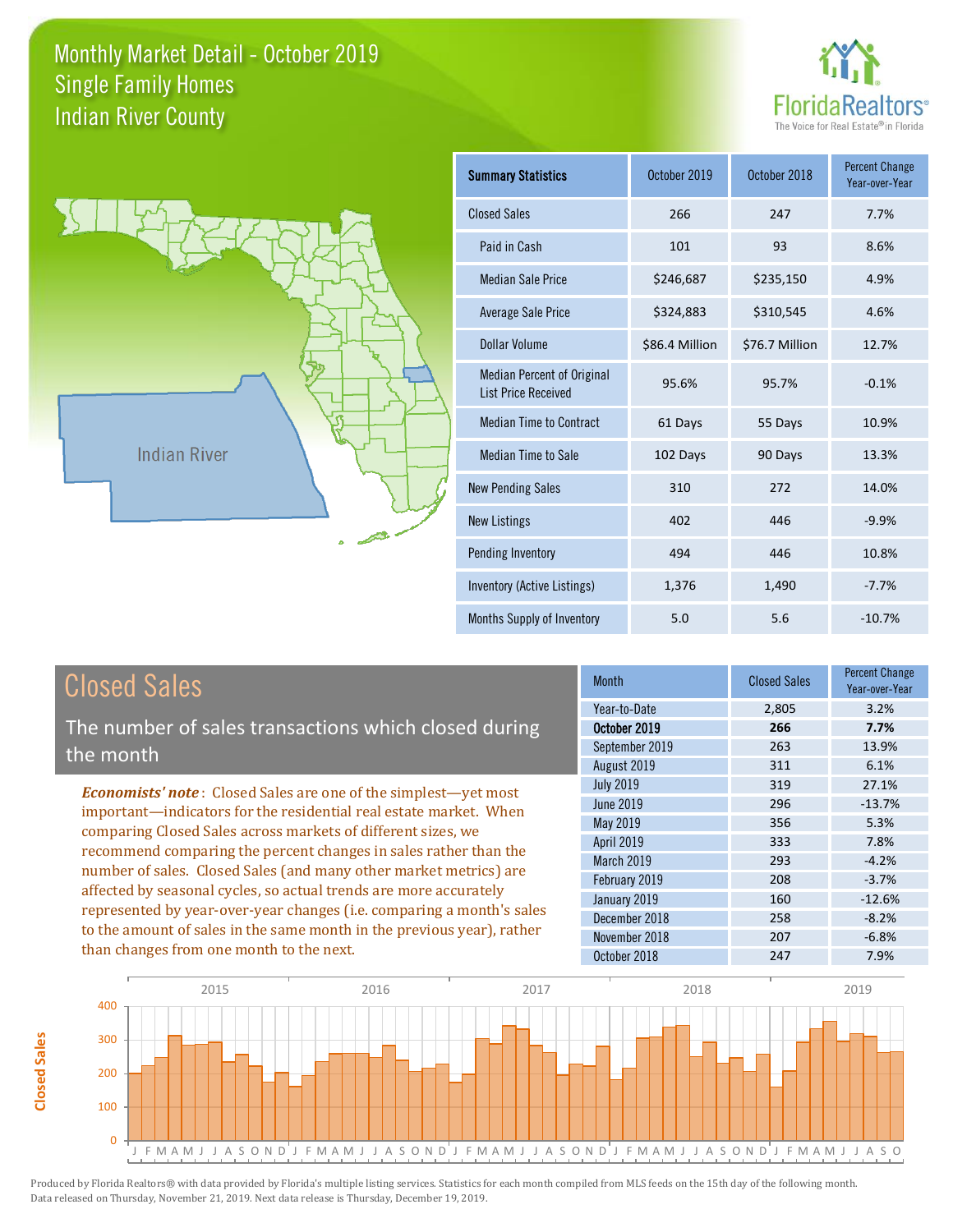

| Cash Sales                                                                     | <b>Month</b>      | <b>Cash Sales</b> | <b>Percent Change</b><br>Year-over-Year |
|--------------------------------------------------------------------------------|-------------------|-------------------|-----------------------------------------|
|                                                                                | Year-to-Date      | 1,062             | 3.6%                                    |
| The number of Closed Sales during the month in which                           | October 2019      | 101               | 8.6%                                    |
| buyers exclusively paid in cash                                                | September 2019    | 85                | 34.9%                                   |
|                                                                                | August 2019       | 120               | 10.1%                                   |
|                                                                                | <b>July 2019</b>  | 113               | 16.5%                                   |
|                                                                                | June 2019         | 97                | $-29.2%$                                |
| <b>Economists' note:</b> Cash Sales can be a useful indicator of the extent to | May 2019          | 136               | 9.7%                                    |
| which investors are participating in the market. Why? Investors are            | <b>April 2019</b> | 138               | 5.3%                                    |
| far more likely to have the funds to purchase a home available up front,       | <b>March 2019</b> | 116               | 10.5%                                   |
| whereas the typical homebuyer requires a mortgage or some other                | February 2019     | 90                | $-3.2%$                                 |
| form of financing. There are, of course, many possible exceptions, so          | January 2019      | 66                | $-9.6%$                                 |
| this statistic should be interpreted with care.                                | December 2018     | 95                | $-13.6%$                                |



## Cash Sales as a Percentage of Closed Sales

The percentage of Closed Sales during the month which were Cash Sales

*Economists' note* : This statistic is simply another way of viewing Cash Sales. The remaining percentages of Closed Sales (i.e. those not paid fully in cash) each month involved some sort of financing, such as mortgages, owner/seller financing, assumed loans, etc.

| <b>Month</b>     | <b>Percent of Closed</b><br>Sales Paid in Cash | <b>Percent Change</b><br>Year-over-Year |
|------------------|------------------------------------------------|-----------------------------------------|
| Year-to-Date     | 37.9%                                          | 0.5%                                    |
| October 2019     | 38.0%                                          | 0.8%                                    |
| September 2019   | 32.3%                                          | 18.3%                                   |
| August 2019      | 38.6%                                          | 3.8%                                    |
| <b>July 2019</b> | 35.4%                                          | $-8.3%$                                 |
| <b>June 2019</b> | 32.8%                                          | $-17.8%$                                |
| May 2019         | 38.2%                                          | 4.1%                                    |
| April 2019       | 41.4%                                          | $-2.4%$                                 |
| March 2019       | 39.6%                                          | 15.5%                                   |
| February 2019    | 43.3%                                          | 0.5%                                    |
| January 2019     | 41.3%                                          | 3.5%                                    |
| December 2018    | 36.8%                                          | $-5.9%$                                 |
| November 2018    | 40.1%                                          | 0.0%                                    |
| October 2018     | 37.7%                                          | $-7.1%$                                 |

November 2018 83 6.7%

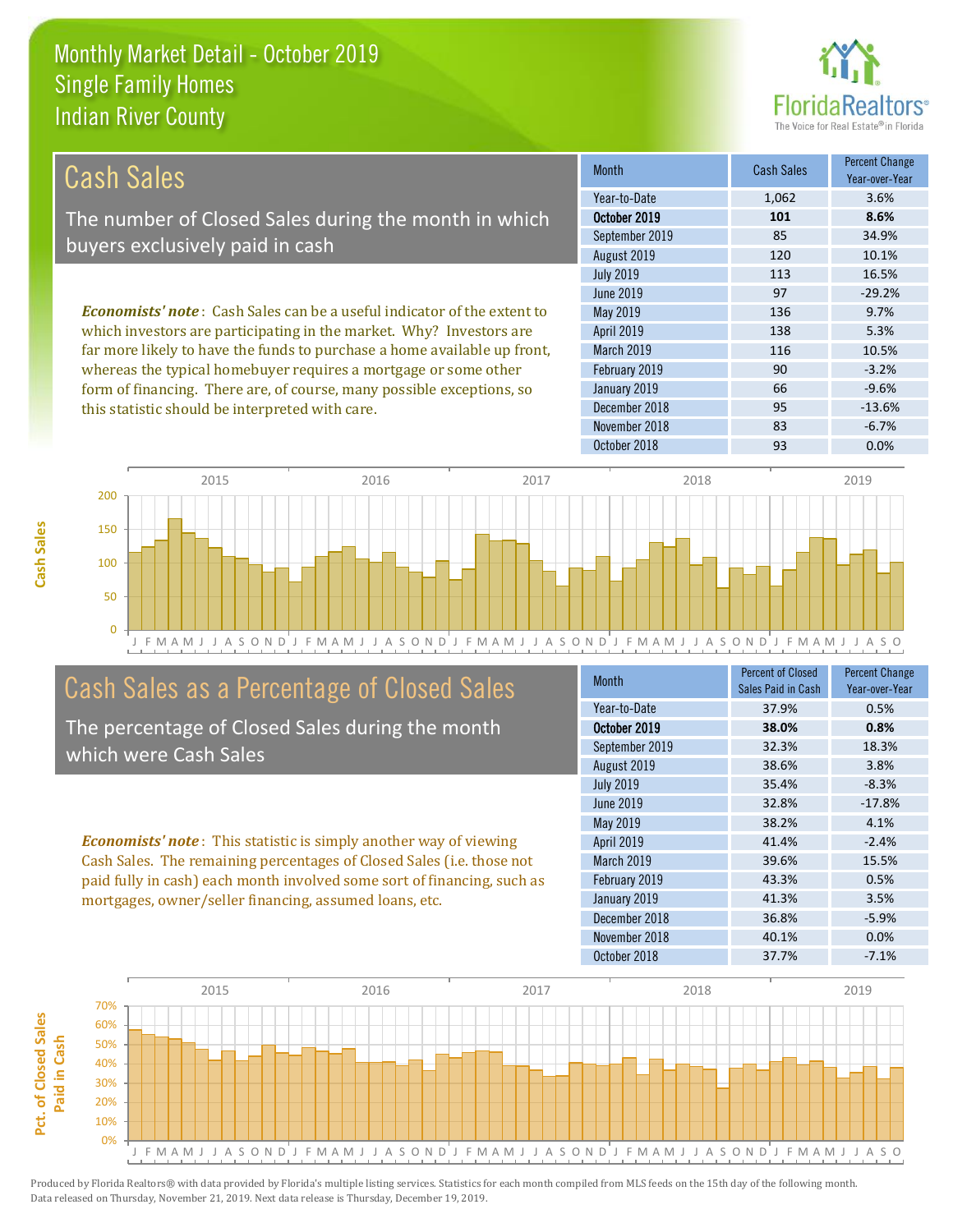

#### Month Median Sale Price Percent Change Year-over-Year October 2019 **\$246,687 4.9%** Year-to-Date \$248,000 3.8% March 2019 \$248,500 10.4% September 2019 \$255,000 6.3% August 2019 **\$245,000 0.0%** May 2019 **\$261,500** \$261,500 9.1% April 2019 \$255,000 \$255,000 July 2019 **\$250,000** \$250,000 8.6% June 2019 **\$250,000 0.4%** February 2019 **\$245,000** 5245,000 1.1% January 2019 **\$232,000** \$234,000 December 2018 **\$242,505** 1.0% November 2018 **\$240,000** 9.6% October 2018 \$235,150 6.3% *Economists' note* : Median Sale Price is our preferred summary statistic for price activity because, unlike Average Sale Price, Median Sale Price is not sensitive to high sale prices for small numbers of homes that may not be characteristic of the market area. Keep in mind that median price trends over time are not always solely caused by changes in the general value of local real estate. Median sale price only reflects the values of the homes that *sold* each month, and the mix of the types of homes that sell can change over time. Median Sale Price The median sale price reported for the month (i.e. 50% of sales were above and 50% of sales were below)



## Average Sale Price

The average sale price reported for the month (i.e. total sales in dollars divided by the number of sales)

*Economists' note* : Usually, we prefer Median Sale Price over Average Sale Price as a summary statistic for home prices. However, Average Sale Price does have its uses—particularly when it is analyzed alongside the Median Sale Price. For one, the relative difference between the two statistics can provide some insight into the market for higher-end homes in an area.

| <b>Month</b>     | <b>Average Sale Price</b> | <b>Percent Change</b><br>Year-over-Year |
|------------------|---------------------------|-----------------------------------------|
| Year-to-Date     | \$352,066                 | 5.2%                                    |
| October 2019     | \$324,883                 | 4.6%                                    |
| September 2019   | \$327,775                 | 7.6%                                    |
| August 2019      | \$306,862                 | $-3.8%$                                 |
| <b>July 2019</b> | \$340,955                 | 1.6%                                    |
| <b>June 2019</b> | \$362,907                 | 1.8%                                    |
| May 2019         | \$387,599                 | 16.1%                                   |
| April 2019       | \$379,025                 | 3.0%                                    |
| March 2019       | \$361,923                 | 14.1%                                   |
| February 2019    | \$348,172                 | $-6.3%$                                 |
| January 2019     | \$378,999                 | 19.1%                                   |
| December 2018    | \$376,117                 | 15.8%                                   |
| November 2018    | \$324,563                 | 18.5%                                   |
| October 2018     | \$310,545                 | $-4.9%$                                 |

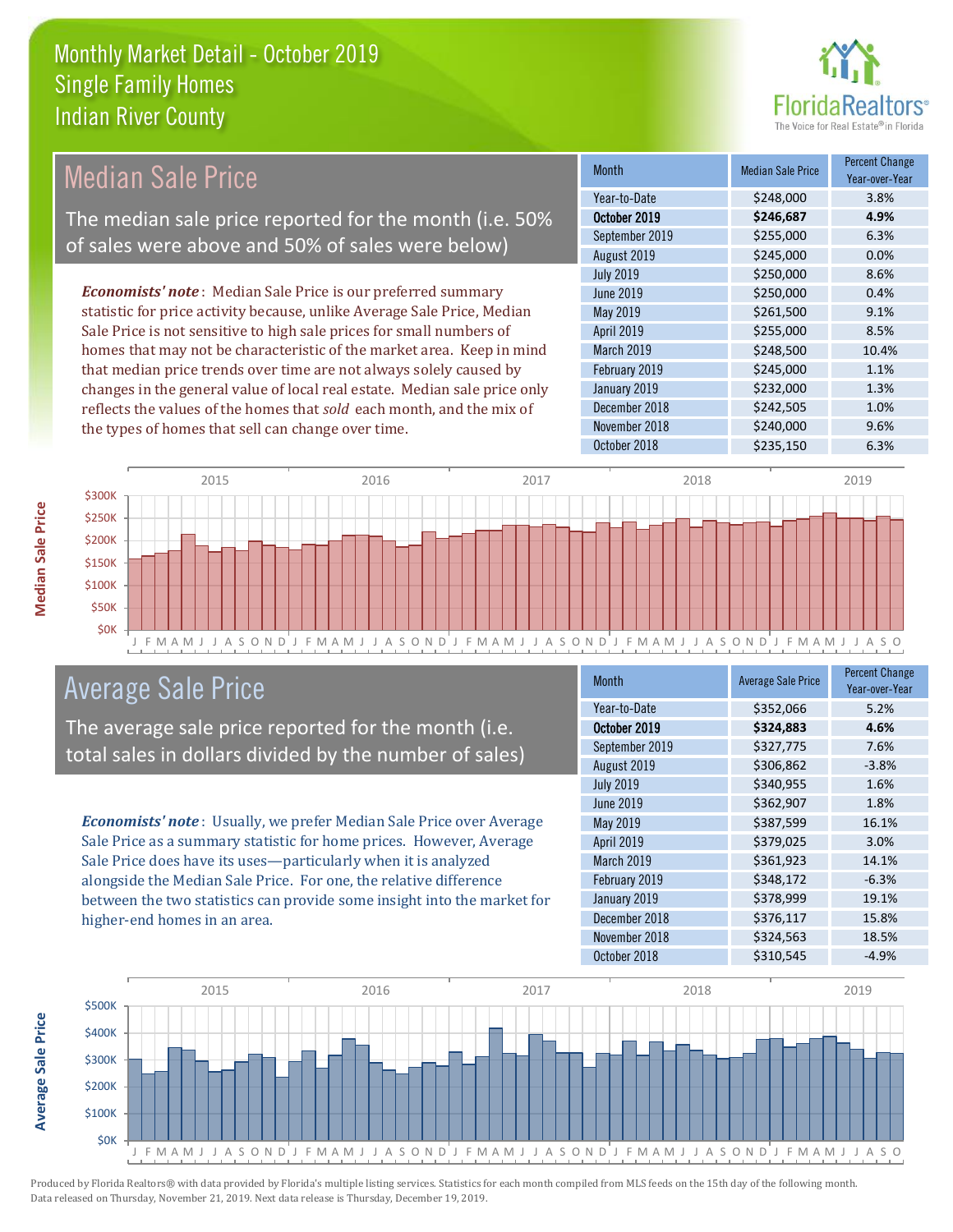

### **Ollar Volume**

The sum of the sale prices for all sales which closed during the month

*Economists' note* : Dollar Volume is simply the sum of all sale prices in a given time period, and can quickly be calculated by multiplying Closed Sales by Average Sale Price. It is a strong indicator of the health of the real estate industry in a market, and is of particular interest to real estate professionals, investors, analysts, and government agencies. Potential home sellers and home buyers, on the other hand, will likely be better served by paying attention to trends in the two components of Dollar Volume (i.e. sales and prices) individually.

| <b>Month</b>     | <b>Dollar Volume</b> | <b>Percent Change</b><br>Year-over-Year |
|------------------|----------------------|-----------------------------------------|
| Year-to-Date     | \$987.5 Million      | 8.6%                                    |
| October 2019     | \$86.4 Million       | 12.7%                                   |
| September 2019   | \$86.2 Million       | 22.5%                                   |
| August 2019      | \$95.4 Million       | 2.1%                                    |
| <b>July 2019</b> | \$108.8 Million      | 29.1%                                   |
| June 2019        | \$107.4 Million      | $-12.2%$                                |
| May 2019         | \$138.0 Million      | 22.3%                                   |
| April 2019       | \$126.2 Million      | 11.0%                                   |
| March 2019       | \$106.0 Million      | 9.3%                                    |
| February 2019    | \$72.4 Million       | $-9.8%$                                 |
| January 2019     | \$60.6 Million       | 4.2%                                    |
| December 2018    | \$97.0 Million       | 6.3%                                    |
| November 2018    | \$67.2 Million       | 10.5%                                   |
| October 2018     | \$76.7 Million       | 2.6%                                    |



## Median Percent of Original List Price Received

The median of the sale price (as a percentage of the original list price) across all properties selling during the month

*Economists' note* : The Median Percent of Original List Price Received is useful as an indicator of market recovery, since it typically rises as buyers realize that the market may be moving away from them and they need to match the selling price (or better it) in order to get a contract on the house. This is usually the last measure to indicate a market has shifted from down to up, so it is what we would call a *lagging* indicator.

| <b>Month</b>     | Med. Pct. of Orig.<br><b>List Price Received</b> | <b>Percent Change</b><br>Year-over-Year |
|------------------|--------------------------------------------------|-----------------------------------------|
| Year-to-Date     | 95.2%                                            | $-0.4%$                                 |
| October 2019     | 95.6%                                            | $-0.1%$                                 |
| September 2019   | 95.8%                                            | 1.2%                                    |
| August 2019      | 95.2%                                            | 0.2%                                    |
| <b>July 2019</b> | 95.7%                                            | 0.8%                                    |
| <b>June 2019</b> | 95.7%                                            | 0.2%                                    |
| <b>May 2019</b>  | 95.0%                                            | $-0.8%$                                 |
| April 2019       | 94.3%                                            | $-1.3%$                                 |
| March 2019       | 94.4%                                            | $-1.4%$                                 |
| February 2019    | 95.9%                                            | 0.1%                                    |
| January 2019     | 93.2%                                            | $-2.7%$                                 |
| December 2018    | 95.0%                                            | $-1.0%$                                 |
| November 2018    | 95.4%                                            | 0.2%                                    |
| October 2018     | 95.7%                                            | 0.5%                                    |

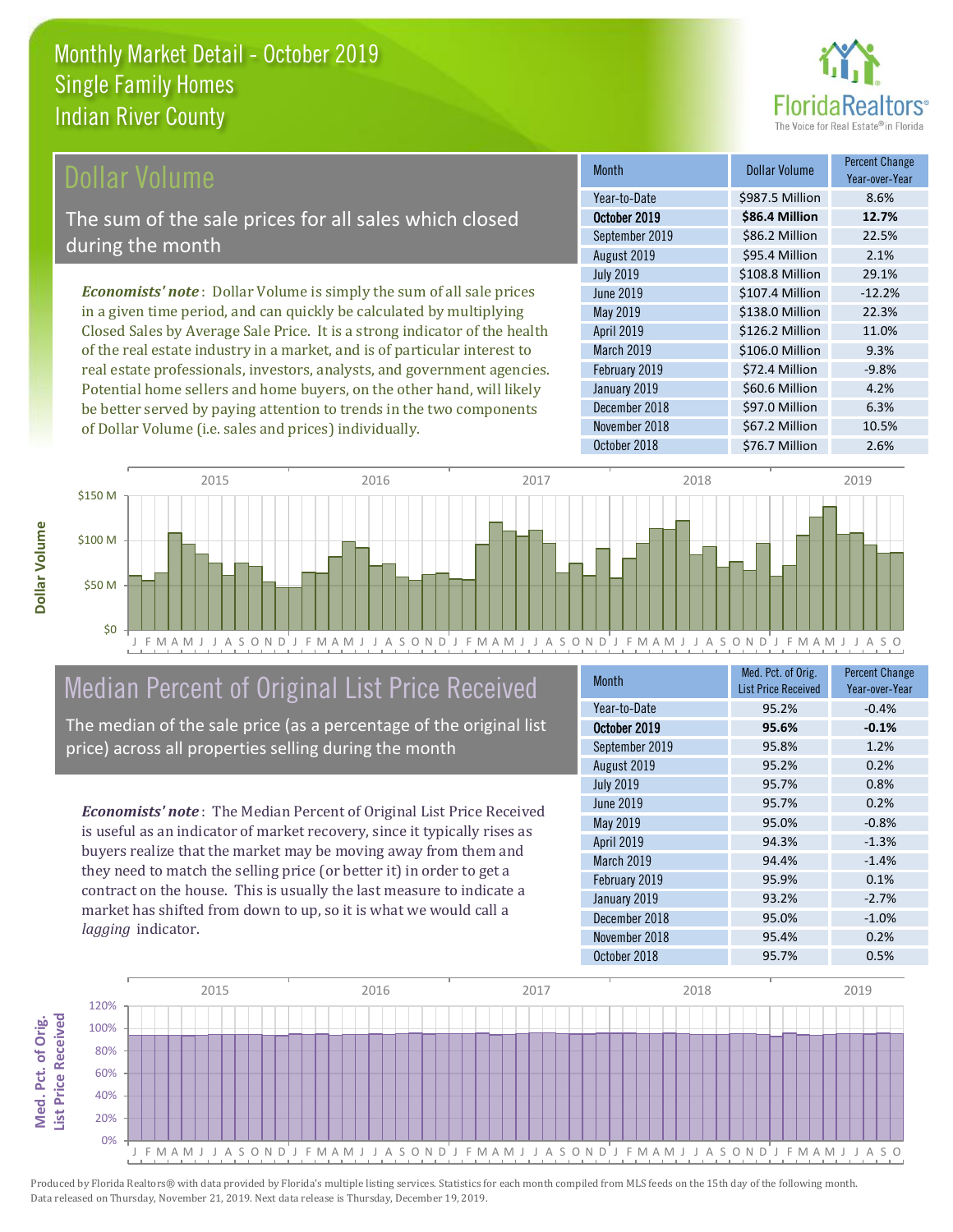

## **Median Time to Contract**

The median number of days between the listing date and contract date for all Closed Sales during the month

*Economists' note* : Like Time to Sale, Time to Contract is a measure of the length of the home selling process calculated for sales which closed during the month. The difference is that Time to Contract measures the number of days between the initial listing of a property and the signing of the contract which eventually led to the closing of the sale. When the gap between Median Time to Contract and Median Time to Sale grows, it is usually a sign of longer closing times and/or declining numbers of cash sales.

| <b>Month</b>     | Median Time to<br>Contract | <b>Percent Change</b><br>Year-over-Year |
|------------------|----------------------------|-----------------------------------------|
| Year-to-Date     | 60 Days                    | 22.4%                                   |
| October 2019     | 61 Days                    | 10.9%                                   |
| September 2019   | 59 Days                    | 13.5%                                   |
| August 2019      | 60 Days                    | $-14.3%$                                |
| <b>July 2019</b> | 67 Days                    | 34.0%                                   |
| <b>June 2019</b> | 51 Days                    | 4.1%                                    |
| May 2019         | 52 Days                    | 23.8%                                   |
| April 2019       | 59 Days                    | 20.4%                                   |
| March 2019       | 60 Days                    | 33.3%                                   |
| February 2019    | 59 Days                    | 28.3%                                   |
| January 2019     | 80 Days                    | 77.8%                                   |
| December 2018    | 47 Days                    | 4.4%                                    |
| November 2018    | 57 Days                    | 42.5%                                   |
| October 2018     | 55 Days                    | 0.0%                                    |



## Median Time to Sale

**Median Time to** 

**Median Time to** 

The median number of days between the listing date and closing date for all Closed Sales during the month

*Economists' note* : Time to Sale is a measure of the length of the home selling process, calculated as the number of days between the initial listing of a property and the closing of the sale. *Median* Time to Sale is the amount of time the "middle" property selling this month was on the market. That is, 50% of homes selling this month took *less* time to sell, and 50% of homes took *more* time to sell. Median Time to Sale gives a more accurate picture than Average Time to Sale, which can be skewed upward by small numbers of properties taking an abnormally long time to sell.

| <b>Month</b>     | <b>Median Time to Sale</b> | <b>Percent Change</b><br>Year-over-Year |
|------------------|----------------------------|-----------------------------------------|
| Year-to-Date     | 101 Days                   | 8.6%                                    |
| October 2019     | 102 Days                   | 13.3%                                   |
| September 2019   | 99 Days                    | 2.1%                                    |
| August 2019      | 98 Days                    | $-16.2%$                                |
| <b>July 2019</b> | 107 Days                   | 16.3%                                   |
| <b>June 2019</b> | 96 Days                    | 1.1%                                    |
| May 2019         | 95 Days                    | 13.1%                                   |
| April 2019       | 99 Days                    | 5.3%                                    |
| March 2019       | 99 Days                    | 17.9%                                   |
| February 2019    | 98 Days                    | 7.7%                                    |
| January 2019     | 130 Days                   | 46.1%                                   |
| December 2018    | 93 Days                    | $-4.1%$                                 |
| November 2018    | 92 Days                    | 3.4%                                    |
| October 2018     | 90 Days                    | $-15.1%$                                |

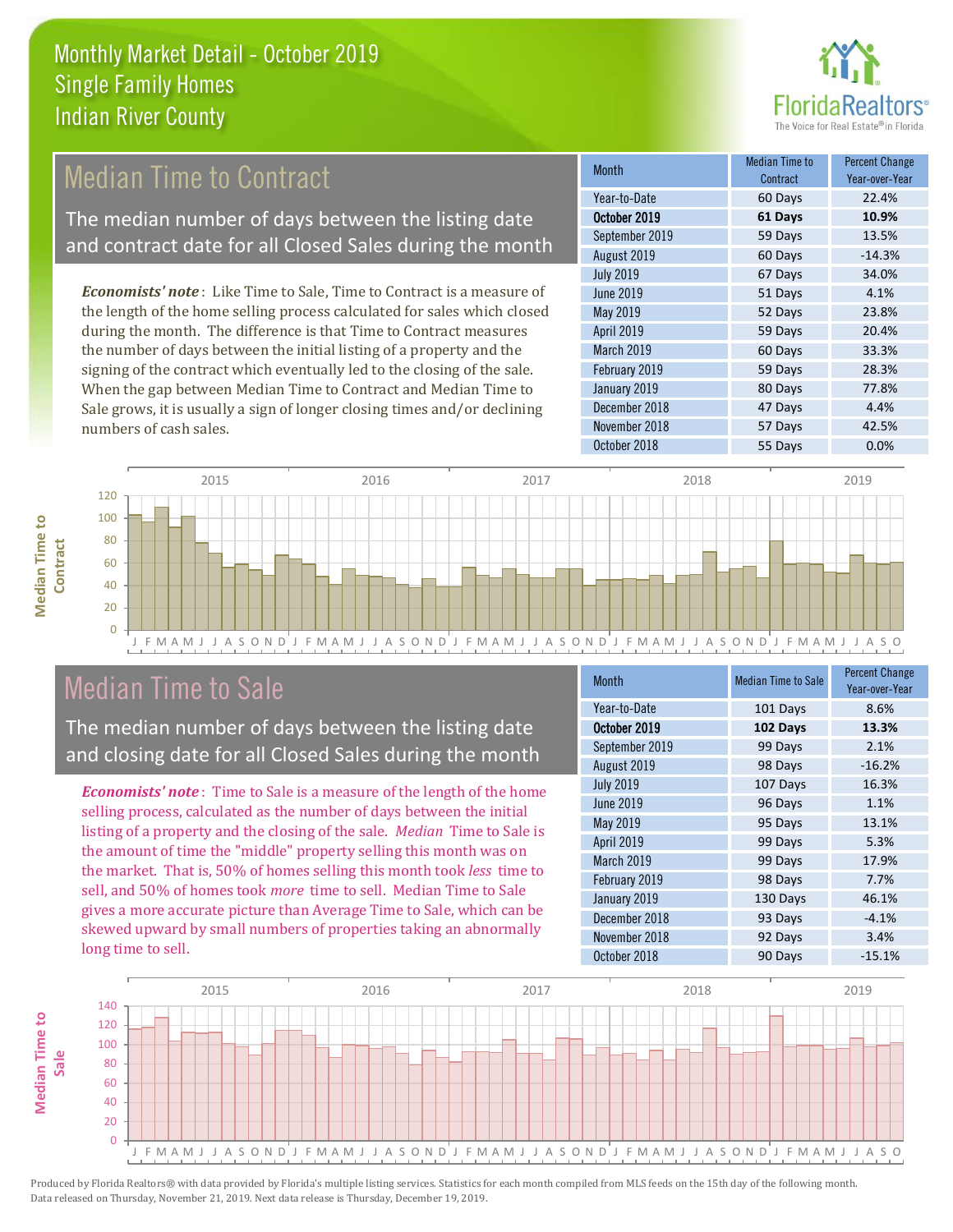

| <b>New Pending Sales</b>                                                      | <b>Month</b>      | <b>New Pending Sales</b> | <b>Percent Change</b><br>Year-over-Year |
|-------------------------------------------------------------------------------|-------------------|--------------------------|-----------------------------------------|
|                                                                               | Year-to-Date      | 3,189                    | 3.3%                                    |
| The number of listed properties that went under                               | October 2019      | 310                      | 14.0%                                   |
| contract during the month                                                     | September 2019    | 243                      | 12.0%                                   |
|                                                                               | August 2019       | 308                      | 0.3%                                    |
|                                                                               | <b>July 2019</b>  | 327                      | 14.3%                                   |
| <b>Economists' note:</b> Because of the typical length of time it takes for a | June 2019         | 292                      | 5.0%                                    |
| sale to close, economists consider Pending Sales to be a decent               | May 2019          | 390                      | 9.2%                                    |
| indicator of potential future Closed Sales. It is important to bear in        | <b>April 2019</b> | 367                      | $-5.9%$                                 |
| mind, however, that not all Pending Sales will be closed successfully.        | <b>March 2019</b> | 359                      | 1.1%                                    |
| So, the effectiveness of Pending Sales as a future indicator of Closed        | February 2019     | 300                      | $-4.2%$                                 |
| Sales is susceptible to changes in market conditions such as the              | January 2019      | 293                      | $-5.8%$                                 |
| availability of financing for homebuyers and the inventory of                 | December 2018     | 156                      | $-21.2%$                                |



# New Listings

distressed properties for sale.

The number of properties put onto the market during the month

availability of financing for homebuyers and the inventory of

*Economists' note* : New Listings tend to rise in delayed response to increasing prices, so they are often seen as a lagging indicator of market health. As prices rise, potential sellers raise their estimations of value—and in the most recent cycle, rising prices have freed up many potential sellers who were previously underwater on their mortgages. Note that in our calculations, we take care to not include properties that were recently taken off the market and quickly relisted, since these are not really *new* listings.

| <b>Month</b>     | <b>New Listings</b> | <b>Percent Change</b><br>Year-over-Year |
|------------------|---------------------|-----------------------------------------|
| Year-to-Date     | 3,730               | $-5.1%$                                 |
| October 2019     | 402                 | $-9.9%$                                 |
| September 2019   | 264                 | $-15.1%$                                |
| August 2019      | 290                 | $-16.7%$                                |
| <b>July 2019</b> | 385                 | 15.6%                                   |
| <b>June 2019</b> | 304                 | 0.3%                                    |
| May 2019         | 380                 | $-7.5%$                                 |
| April 2019       | 395                 | $-2.5%$                                 |
| March 2019       | 417                 | $-3.5%$                                 |
| February 2019    | 414                 | $-9.6%$                                 |
| January 2019     | 479                 | $-1.2%$                                 |
| December 2018    | 265                 | 8.2%                                    |
| November 2018    | 369                 | 8.8%                                    |
| October 2018     | 446                 | 30.4%                                   |

November 2018 260 260 -3.3%



Produced by Florida Realtors® with data provided by Florida's multiple listing services. Statistics for each month compiled from MLS feeds on the 15th day of the following month. Data released on Thursday, November 21, 2019. Next data release is Thursday, December 19, 2019.

**New Listings**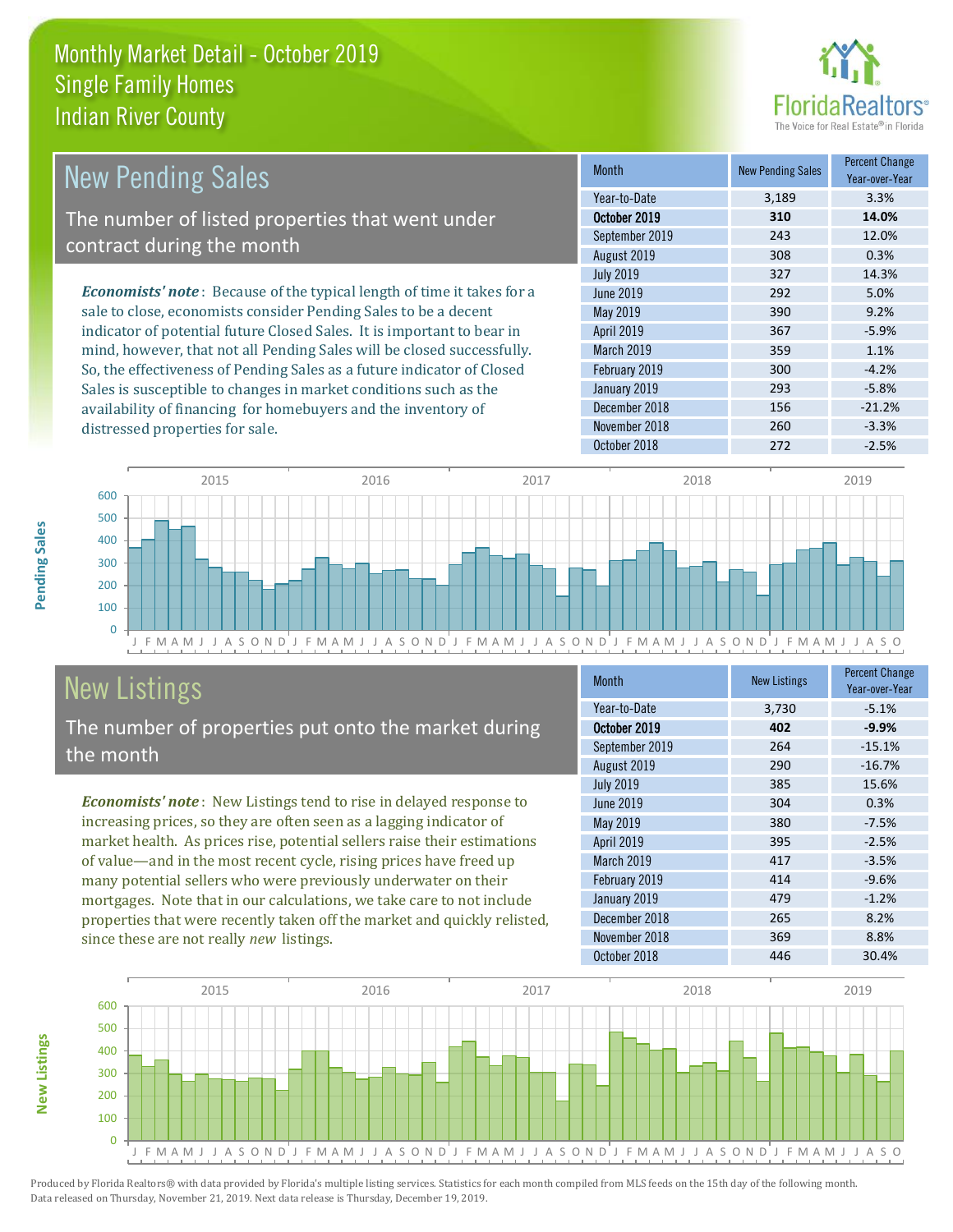

## *Economists' note* : There are a number of ways to define and calculate Inventory. Our method is to simply count the number of active listings Inventory (Active Listings) The number of property listings active at the end of the month

on the last day of the month, and hold this number to compare with the same month the following year. Inventory rises when New Listings are outpacing the number of listings that go off-market (regardless of whether they actually sell). Likewise, it falls when New Listings aren't keeping up with the rate at which homes are going off-market.

| <b>Month</b>             | Inventory | <b>Percent Change</b><br>Year-over-Year |
|--------------------------|-----------|-----------------------------------------|
| <b>YTD (Monthly Avg)</b> | 1,490     | 6.7%                                    |
| October 2019             | 1,376     | $-7.7%$                                 |
| September 2019           | 1,269     | $-4.7%$                                 |
| August 2019              | 1,318     | $-0.9%$                                 |
| <b>July 2019</b>         | 1,405     | 8.9%                                    |
| <b>June 2019</b>         | 1,391     | 6.4%                                    |
| May 2019                 | 1,501     | 2.3%                                    |
| April 2019               | 1,589     | 12.3%                                   |
| March 2019               | 1,639     | 13.7%                                   |
| February 2019            | 1,755     | 17.6%                                   |
| January 2019             | 1,660     | 19.2%                                   |
| December 2018            | 1,496     | 27.2%                                   |
| November 2018            | 1,484     | 22.4%                                   |
| October 2018             | 1,490     | 22.7%                                   |



## Months Supply of Inventory

An estimate of the number of months it will take to deplete the current Inventory given recent sales rates

*Economists' note* : MSI is a useful indicator of market conditions. The benchmark for a balanced market (favoring neither buyer nor seller) is 5.5 months of inventory. Anything higher is traditionally a buyers' market, and anything lower is a sellers' market. There is no single accepted way of calculating MSI. A common method is to divide current Inventory by the most recent month's Closed Sales count, but this count is a usually poor predictor of future Closed Sales due to seasonal cycles. To eliminate seasonal effects, we use the 12-month average of monthly Closed Sales instead.

| <b>Month</b>             | <b>Months Supply</b> | <b>Percent Change</b><br>Year-over-Year |
|--------------------------|----------------------|-----------------------------------------|
| <b>YTD (Monthly Avg)</b> | 5.6                  | 5.7%                                    |
| October 2019             | 5.0                  | $-10.7%$                                |
| September 2019           | 4.7                  | $-6.0%$                                 |
| August 2019              | 4.9                  | $-2.0%$                                 |
| <b>July 2019</b>         | 5.3                  | 8.2%                                    |
| <b>June 2019</b>         | 5.3                  | 8.2%                                    |
| <b>May 2019</b>          | 5.7                  | 1.8%                                    |
| April 2019               | 6.0                  | 11.1%                                   |
| March 2019               | 6.3                  | 14.5%                                   |
| February 2019            | 6.7                  | 17.5%                                   |
| January 2019             | 6.3                  | 16.7%                                   |
| December 2018            | 5.6                  | 24.4%                                   |
| November 2018            | 5.6                  | 16.7%                                   |
| October 2018             | 5.6                  | 16.7%                                   |

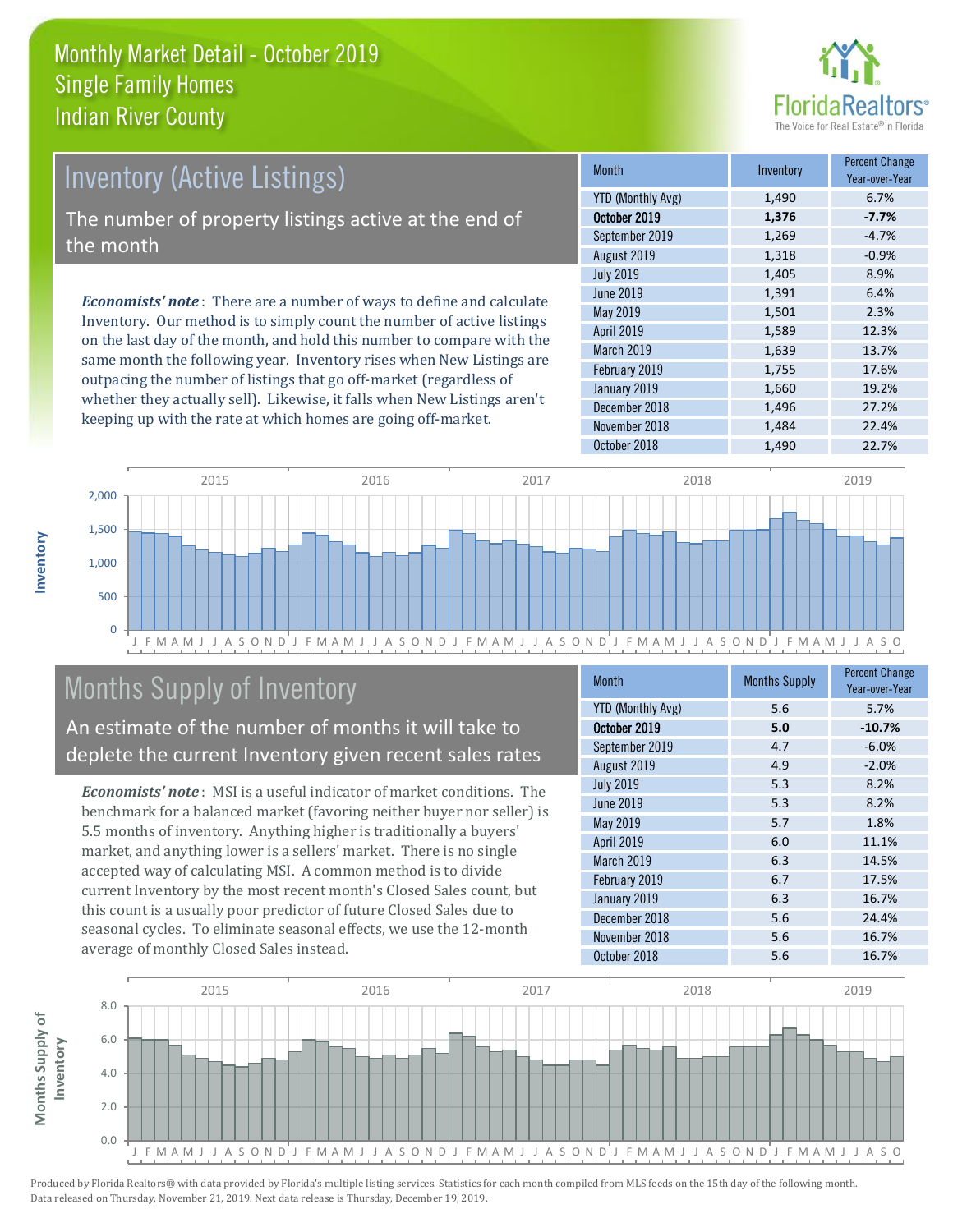

#### *Economists' note:* Closed Sales are one of the simplest—yet most important—indicators for the residential real estate market. When comparing Closed Sales across markets of different sizes, we recommend comparing the percent changes in sales rather than the number of sales. Closed Sales (and many other market metrics) are affected by seasonal cycles, so actual trends are more accurately represented by year-over-year changes (i.e. comparing a month's sales to the amount of sales in the same month in the previous year), rather than changes from one month to the next. \$1,000,000 or more 7 7 -22.2% \$250,000 - \$299,999 51 41.7%  $$300,000 - $399,999$  34 -8.1% \$400,000 - \$599,999 23 53.3% \$600,000 - \$999,999 9 28.6% \$150,000 - \$199,999 47 -6.0% \$200,000 - \$249,999 68 9.7% \$100,000 - \$149,999 25 8.7% Sale Price Closed Sales Percent Change Year-over-Year Less than \$50,000 0 0 N/A \$50,000 - \$99,999 2 -75.0% Closed Sales by Sale Price The number of sales transactions which closed during the month



### Median Time to Contract by Sale Price The median number of days between the listing date and contract date for all Closed Sales during the month

*Economists' note* : Like Time to Sale, Time to Contract is a measure of the length of the home selling process calculated for sales which closed during the month. The difference is that Time to Contract measures the number of days between the initial listing of a property and the signing of the contract which eventually led to the closing of the sale. When the gap between Median Time to Contract and Median Time to Sale grows, it is usually a sign of longer closing times and/or declining numbers of cash sales.

| <b>Sale Price</b>     | Median Time to<br>Contract | <b>Percent Change</b><br>Year-over-Year |
|-----------------------|----------------------------|-----------------------------------------|
| Less than \$50,000    | (No Sales)                 | N/A                                     |
| $$50,000 - $99,999$   | 64 Days                    | 48.8%                                   |
| $$100,000 - $149,999$ | 50 Days                    | 2.0%                                    |
| $$150,000 - $199,999$ | 43 Days                    | 10.3%                                   |
| \$200,000 - \$249,999 | 59 Days                    | 13.5%                                   |
| \$250,000 - \$299,999 | 65 Days                    | 41.3%                                   |
| \$300,000 - \$399,999 | 55 Days                    | $-33.7%$                                |
| \$400,000 - \$599,999 | 191 Days                   | 75.2%                                   |
| \$600,000 - \$999,999 | 166 Days                   | 28.7%                                   |
| \$1,000,000 or more   | 156 Days                   | $-64.4%$                                |

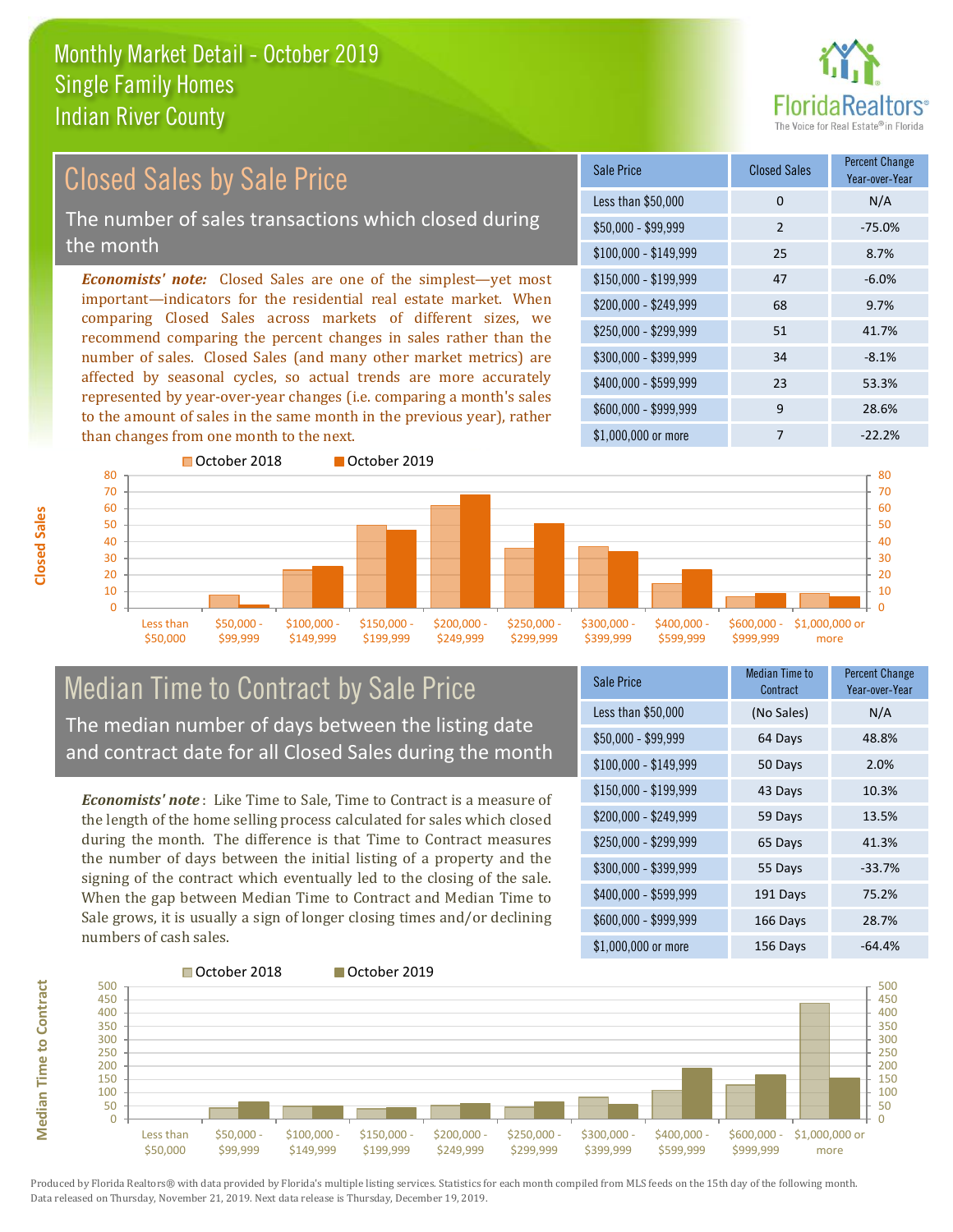

# New Listings by Initial Listing Price The number of properties put onto the market during

the month

\$50,000

*Economists' note:* New Listings tend to rise in delayed response to increasing prices, so they are often seen as a lagging indicator of market health. As prices rise, potential sellers raise their estimations of value—and in the most recent cycle, rising prices have freed up many potential sellers who were previously underwater on their mortgages. Note that in our calculations, we take care to not include properties that were recently taken off the market and quickly relisted, since these are not really *new* listings.

| <b>Initial Listing Price</b> | <b>New Listings</b> | <b>Percent Change</b><br>Year-over-Year |
|------------------------------|---------------------|-----------------------------------------|
| Less than \$50,000           | 0                   | N/A                                     |
| $$50,000 - $99,999$          | 5                   | $-44.4%$                                |
| $$100,000 - $149,999$        | 18                  | $-21.7%$                                |
| $$150,000 - $199,999$        | 57                  | $-28.8%$                                |
| \$200,000 - \$249,999        | 74                  | $-3.9%$                                 |
| $$250,000 - $299,999$        | 83                  | 40.7%                                   |
| \$300,000 - \$399,999        | 66                  | $-5.7%$                                 |
| \$400,000 - \$599,999        | 47                  | $-11.3%$                                |
| \$600,000 - \$999,999        | 24                  | $-41.5%$                                |
| $$1,000,000$ or more         | 28                  | $-17.6%$                                |



\$99,999



#### Inventory by Current Listing Price The number of property listings active at the end of the month

\$149,999

\$199,999

\$249,999

*Economists' note* : There are a number of ways to define and calculate Inventory. Our method is to simply count the number of active listings on the last day of the month, and hold this number to compare with the same month the following year. Inventory rises when New Listings are outpacing the number of listings that go off-market (regardless of whether they actually sell). Likewise, it falls when New Listings aren't keeping up with the rate at which homes are going off-market.

| <b>Current Listing Price</b> | Inventory | <b>Percent Change</b><br>Year-over-Year |
|------------------------------|-----------|-----------------------------------------|
| Less than \$50,000           | 0         | $-100.0%$                               |
| \$50,000 - \$99,999          | 6         | $-25.0%$                                |
| $$100,000 - $149,999$        | 43        | $-18.9%$                                |
| $$150,000 - $199,999$        | 112       | $-28.7%$                                |
| \$200,000 - \$249,999        | 169       | $-24.6%$                                |
| \$250,000 - \$299,999        | 191       | 6.1%                                    |
| $$300,000 - $399,999$        | 210       | $-3.7%$                                 |
| \$400,000 - \$599,999        | 208       | $-8.0%$                                 |
| \$600,000 - \$999,999        | 179       | $-3.8%$                                 |
| \$1,000,000 or more          | 258       | 8.9%                                    |



Produced by Florida Realtors® with data provided by Florida's multiple listing services. Statistics for each month compiled from MLS feeds on the 15th day of the following month. Data released on Thursday, November 21, 2019. Next data release is Thursday, December 19, 2019.

**Inventory**